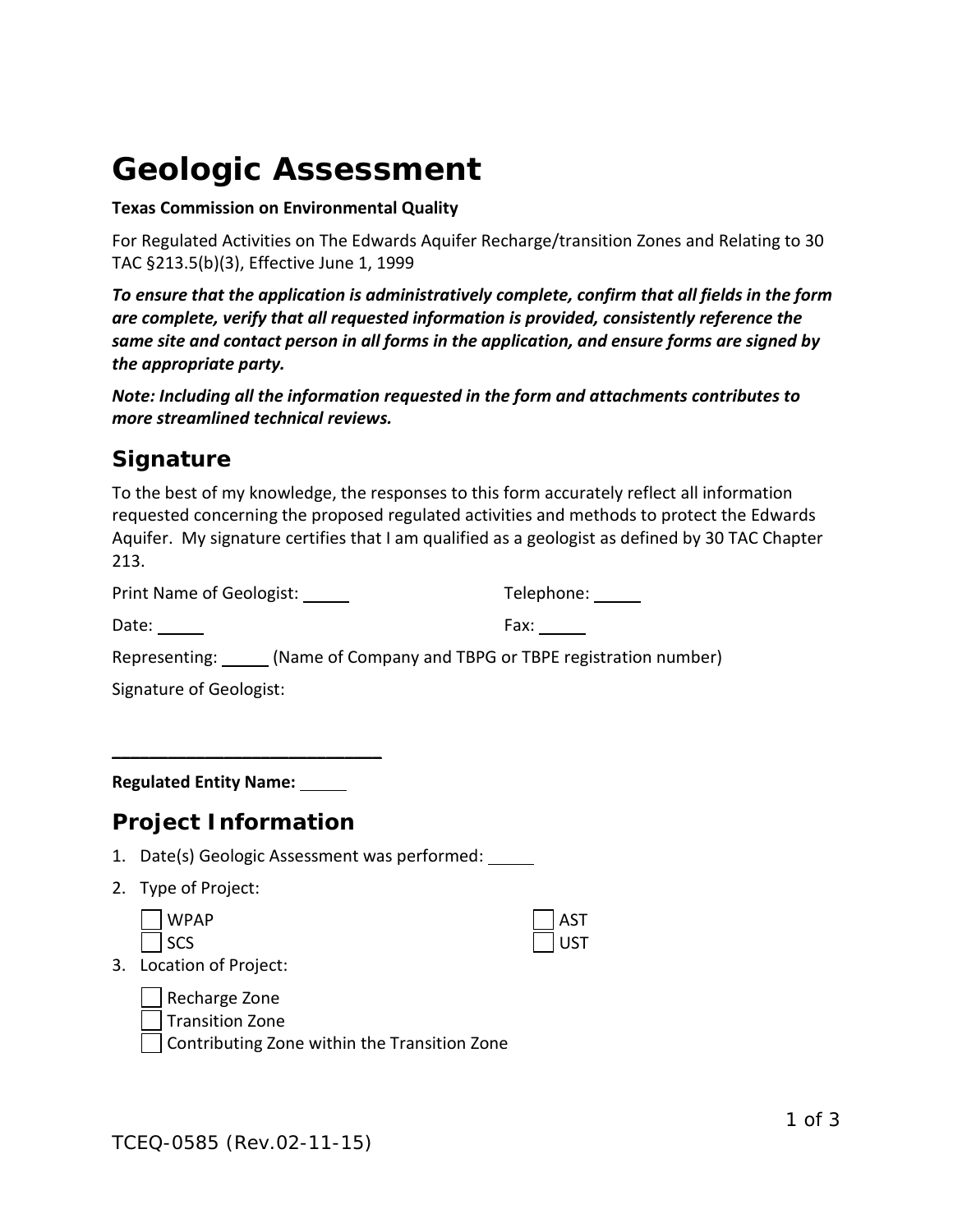- 4. **Attachment A - Geologic Assessment Table**. Completed Geologic Assessment Table (Form TCEQ-0585-Table) is attached.
- 5.  $\vert$  Soil cover on the project site is summarized in the table below and uses the SCS Hydrologic Soil Groups\* (Urban Hydrology for Small Watersheds, Technical Release No. 55, Appendix A, Soil Conservation Service, 1986). If there is more than one soil type on the project site, show each soil type on the site Geologic Map or a separate soils map.

#### **Table 1 - Soil Units, Infiltration Characteristics and Thickness**

| Soil Name   Group* | Thickness(feet) |
|--------------------|-----------------|
|                    |                 |
|                    |                 |
|                    |                 |
|                    |                 |
|                    |                 |

- *\* Soil Group Definitions (Abbreviated)*
	- *A. Soils having a high infiltration rate when thoroughly wetted.*
	- *B. Soils having a moderate infiltration rate when thoroughly wetted.*
	- *C. Soils having a slow infiltration rate when thoroughly wetted.*
	- *D. Soils having a very slow infiltration rate when thoroughly wetted.*
- 6. **Attachment B – Stratigraphic Column**. A stratigraphic column showing formations, members, and thicknesses is attached. The outcropping unit, if present, should be at the top of the stratigraphic column. Otherwise, the uppermost unit should be at the top of the stratigraphic column.
- 7. **Attachment C – Site Geology**. A narrative description of the site specific geology including any features identified in the Geologic Assessment Table, a discussion of the potential for fluid movement to the Edwards Aquifer, stratigraphy, structure(s), and karst characteristics is attached.
- 8. **Attachment D – Site Geologic Map(s)**. The Site Geologic Map must be the same scale as the applicant's Site Plan. The minimum scale is 1": 400'

Applicant's Site Plan Scale: 1" = \_\_\_\_\_\_' Site Geologic Map Scale: 1" = Site Soils Map Scale (if more than 1 soil type):  $1" = \_$ 

9. Method of collecting positional data:

Global Positioning System (GPS) technology. Other method(s). Please describe method of data collection:

- 10. The project site and boundaries are clearly shown and labeled on the Site Geologic Map.
- 11. Surface geologic units are shown and labeled on the Site Geologic Map.